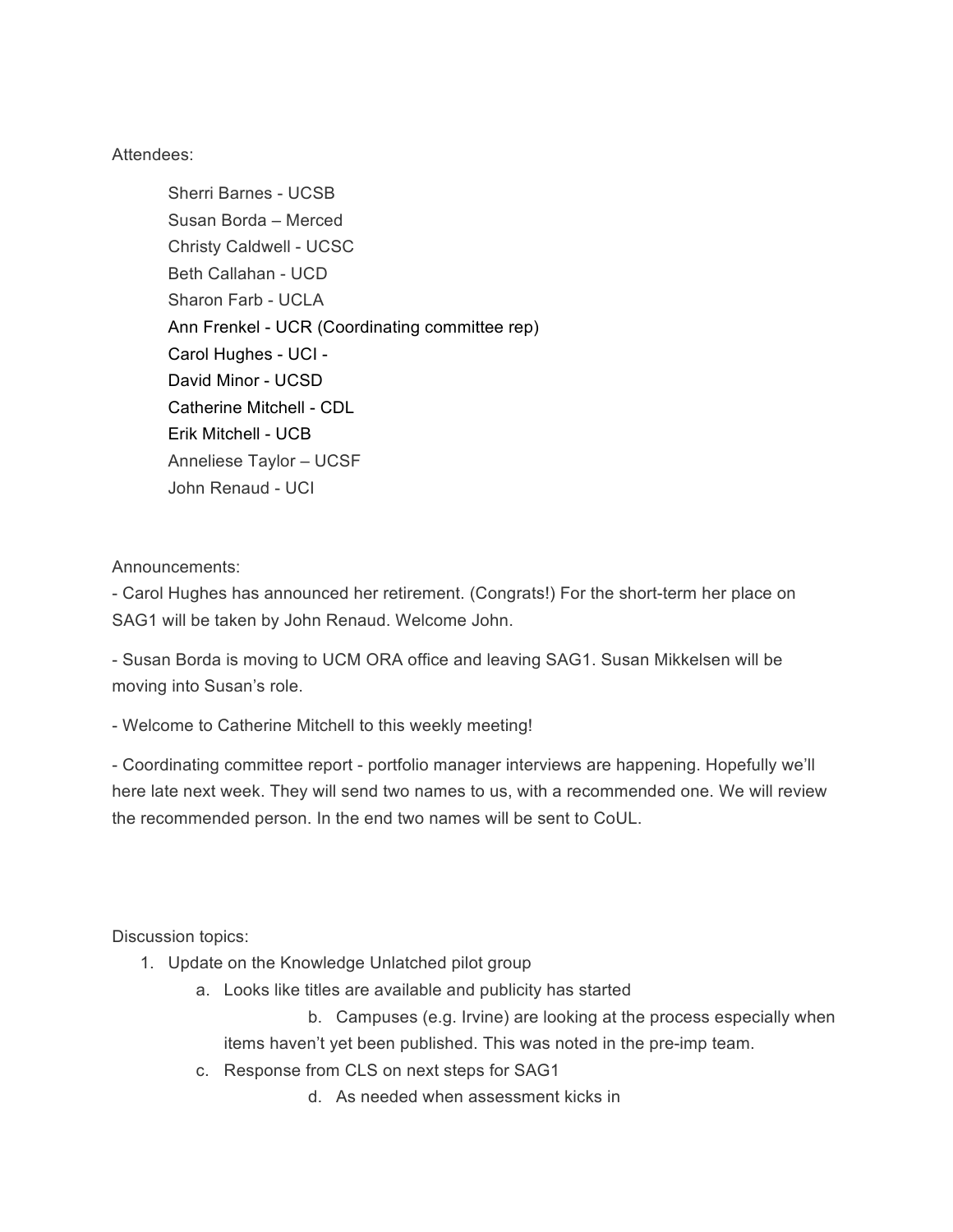e. CLS is soliciting campus reps for local issues - may ask us if needed

- f. NB KU will be at ALA and there might be an opportunity to talk with the reps there. (Still TBD on what will be possible here.)
- 2. Update on Transformative Publishing Models Review Team Charge
	- a. Please see my email from 4/24 comments please? They'd like our feedback b. Relationship to SAG3.
- 3. Update on the OA Fund Assessment group
	- a. The survey was distributed to Fund administrators and is due May 2
- 4. CDL Code Camp discussion
	- a. http://www.eventbrite.com/e/uc-code-camp-tickets-10896787585
	- b. Updates for this week?
		- c. UCR the "must-gos" are registered. Looks like the same is true at Berkeley.
			- d. Looks like there are 13 seats left.
		- e. It also came up that if this is done again to have a version in the South.
- 5. OSC Update
	- a. Next steps:

b. Currently working on draft of an operational document. To be discussed by the OSC membership at their first meeting, and to include discussion of meeting schedule, membership, and workplan.

c. Next step is to schedule first meeting.

- 6. May 1 UCSF discussion on the revision of the PLOS's data policy.
	- a. The in-person attendance was good 30 people, not including library people. (It was also streamed live.) Carly tweeted this blog post afterwards: http://cellb.io/plosdata/
	- b. There were good questions and points
		- c. Lack of clarity and standards for different types of data
		- d. Lack of clarity on sharing periods
		- e. Questions about process of uploading data to various repositories
		- f. Discussion of disadvantages to smaller labs and developing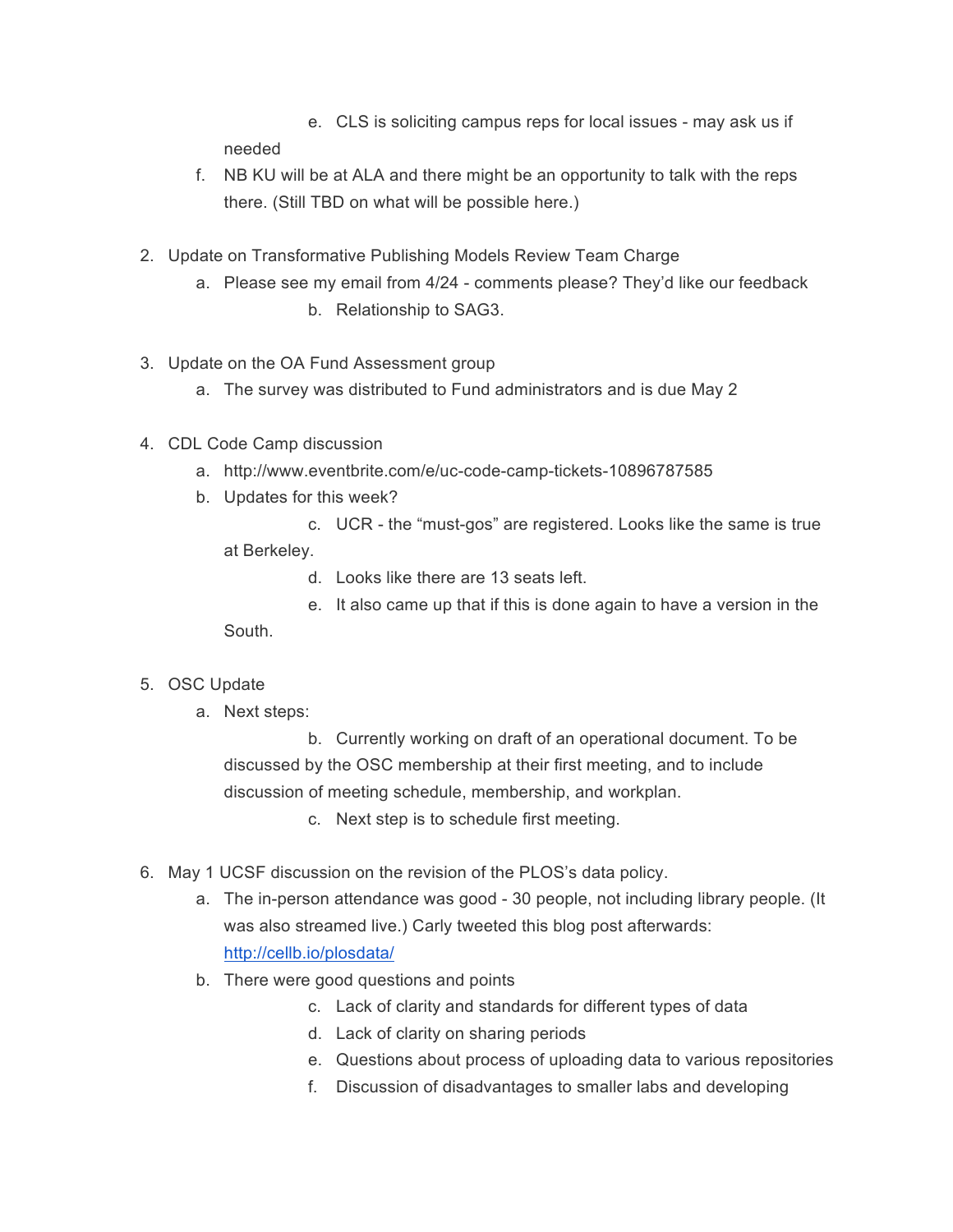countries

- g. Questions about the peer review question about datasets
- 7. Susan Borda's question: system wide data policy? If not have individual campuses made their own?
	- a. Discussion
- b. UCSC Compliance officer didn't see the data mandates as part of their

purview

- c. And the funders are pointing to campuses to do this
- d. Harvard's policy: http://vpr.harvard.edu/pages/harvard-research-data-

## security-policy

- e. Trisha Cruse will be talking to Wendy Streitz from UCOP's Office of Research on Tuesday May 6th
- 8. Placeholder: put times on the ULs agenda for upcoming discussions.
	- a. e.g. systemwide data policy, ORCID
- 9. UC-wide ORCID proposal
	- a. UCLA moving ahead with a project, working with a local database and OPUS.
	- b. There are definitely questions about this at other campuses and we're looking at it.
	- c. There are questions about how this aligns with the OA policy
	- d. We should have some kind of resource that also draws some connections between ORCID and tools and researcher profile system
- 10. OA Policy harvesting tool implementation meeting (4/24)
	- a. Beta roll-out beginning in June 2014 with recruitment of early-adopter users on pilot campuses
	- b. Full roll-out for pilot campuses by end-of-summer 2014, to allow response to early user feedback and careful consideration of campus needs, such as integration with other campus data-tracking systems
	- c. Integration with pilot campuses' local faculty profile systems or initiatives wherever possible
	- d. Clear and effective branding, messaging, and email notification strategy
	- e. Selection of data sources to harvest publication metadata and feed into the Elements